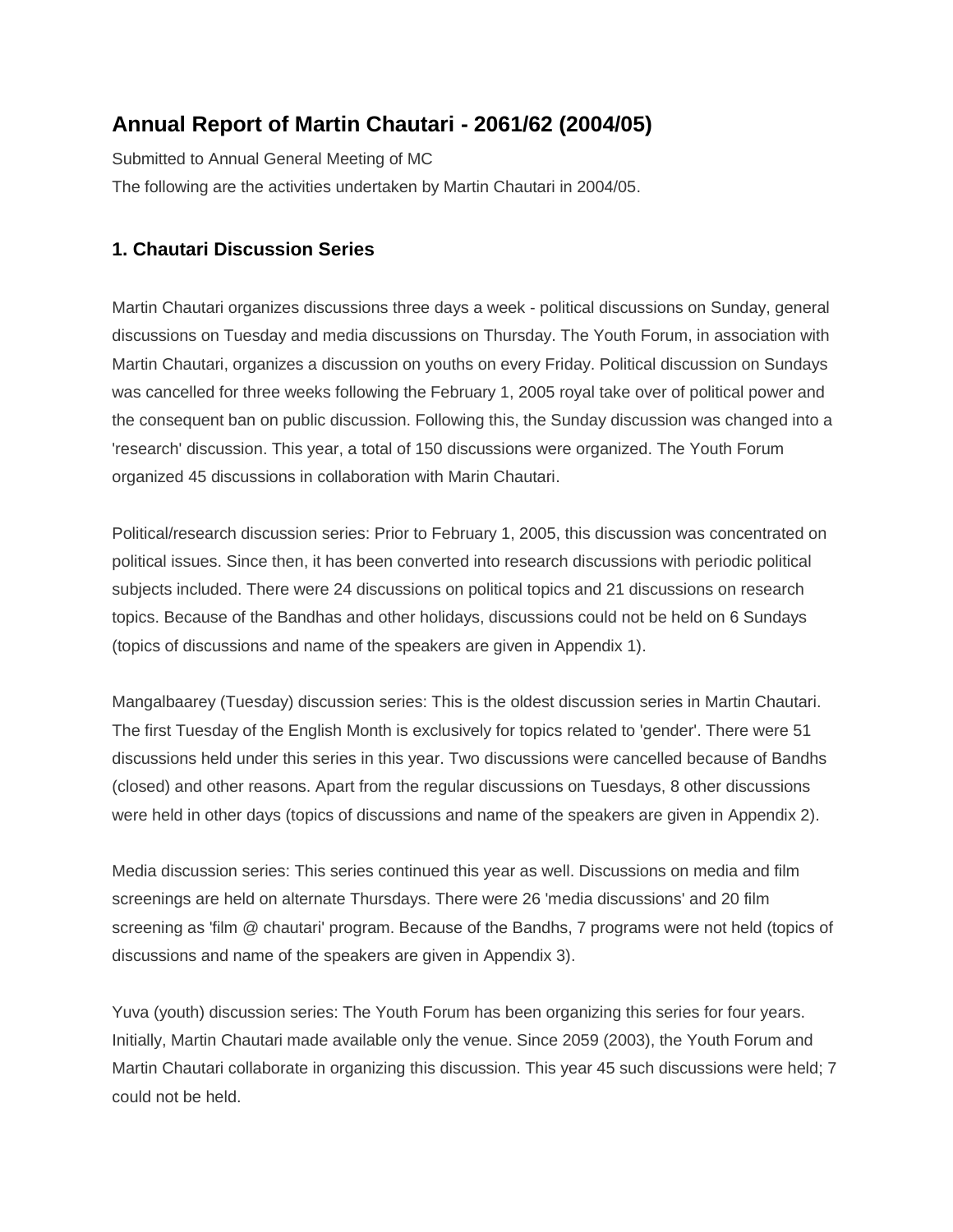## **2. Environmental Justice Program**

With the support from the Ford Foundation, Delhi, this 'environmental justice' program was started from 2001/02. The program is co-ordinated by Dr Jagannath Adhikari. Mr Sharad Ghimire is the Research Associate. Because of some technical reasons at Ford Foundation, this support was not available last year, but has now continued from this year onwards and is available for three years. Based on the research work done in previous projects, this new support came primarily for actionrelated research and project work to improve the livelihood of the marginal communities of the Pokhara / Kaski region. For this, Martin Chautari collaborated with Federation of Community Forestry Users Groups (FECOFUN), Kaski. This year, emphasis was given to action-related works. This will make undertaking research and advocacy activities easier in the coming years. The programs launched there were selected with the help of target groups (community forestry users groups). Under this program, social mobilization work was done by FECOFUN in 12 Village Development Communities (VDCs). Then groups of Dalits, women, and poor people were formed. They were supported with livelihood improvement activities. Along with this work, information was collected on indigenous knowledge on biodiversity. This information will be used to write papers for inclusion on a book on 'indigenous knowledge on biodiversity in Nepal', which is to be published by Martin Chautari. But because of the new work to be done on a book on 'food security' (see below for details), not much work was done on this in this year. However, the book writing work will be continued next year, along with more research on environmental justice.

## **3. Research and publication on food security**

Martin Chautari organized research on 'corporate control on food chain and food security' with the help from ACTIONAID Nepal. This research was conducted with various NGOs working in eight districts of the country. These NGOs conducted the field work in their command areas, but the technical support for developing methodology and training was provided by Martin Chautari. The information collected was tabulated and analyzed by Martin Chautari. The book is completed and currently undergoing editing. It will soon be published as one of the Chautari book series.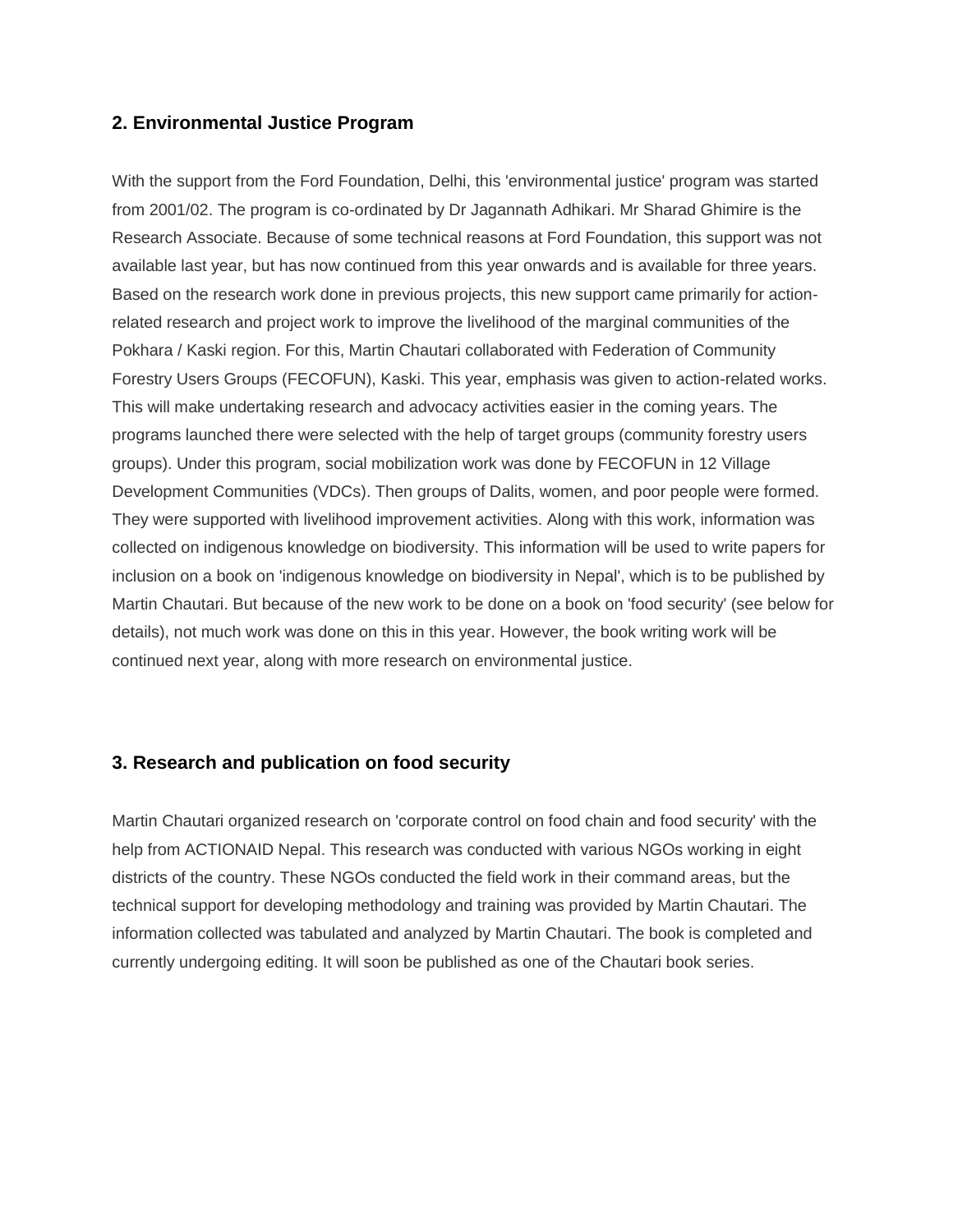## **4. Media research and analysis**

Last year, a book 'Half a century of journalism in Morang' was prepared for publication, and was published this year. The printing cost of the book was obtained from Buddha Air Pvt. Ltd. Apart from this; there was a proposal to do research on the radio in Nepal. As a result, a book on 'the social history of Radio Nepal' (editors Pratyoush Onta, Sekhar Parajuli, Devraj Humagain, Krishna Adhikari and Komal Bhatta) was published. In this book, there are: 5 articles related to institutional aspects; 13 articles are on production of programs and 5 articles on other social issues related to Radio Nepal. The printing cost of the book was provided by DANIDA. Similarly, a book on 'Growing up with the Radio' (editors - Sekhar Parajuli and Pratyoush Onta) was published as Chautari Book Series 25. There are 64 articles related to memories of listening to the radio while growing up by different generations of Nepalis. This book covers about 70 years of radio listening tradition in Nepal.

With the support from DANIDA, research on 'FM news and dialogue' continued this year. Under this project, various issues related to news and program production in FM radio stations in Kathmandu and Pokhara were covered. A book based on this research will be published by the end of October next year. In this year, Devraj Humagain conducted a short research on 'book publication on Nepali media'. An article based on this research will be published on the first issue of a journal 'Rupantaran (Transformation): Social Studies'. This journal is published by Martin Chautari in collaboration with four other NGOs.

## **5. Research on Poverty and Health**

Last year, Martin Chautari proposed to study social discrimination and its relation with poverty and health insecurity. Under that proposal Martin Chautari published a book 'Debates on poverty in Nepal', as Chautari Book Series 21. The book was edited by Bhaskar Gautam, Jagannath Adhikari and Purna Bansnet. This is a collection of edited versions of already published and new articles. In this book, emphasis was given to description of qualitative aspects of poverty, rather than quantitative analysis. This book made some ripples in the media and has also been in high demand. Initially, a question was raised on the copy rights issues of some of the published articles, which was reprinted in the book. But these issues were dealt in a formal manner and solved by the time the second edition of the book was reprinted. The question of copy rights was taken seriously and was also discussed in one of the Mangalbare discussions at Chautari. Similarly the book on 'health, society and politics' was also published a Chautari Book Series 24. Bhaskar Gautam and Anil Bhattarai edited the book. This is a collection of published articles. This book helps us to understand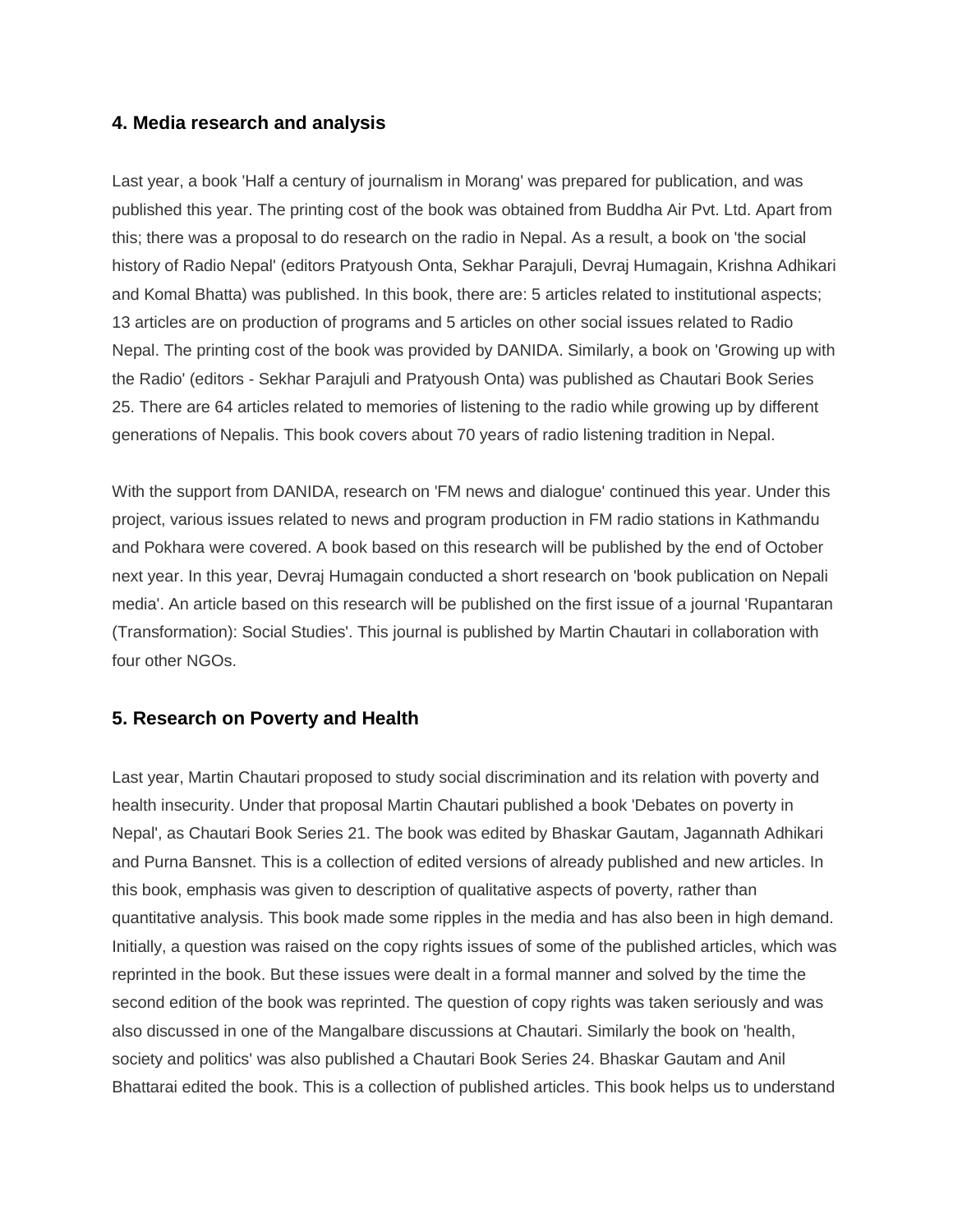that the analytical writing on health policy, plans, and problems has just started in Nepali society. The support from Norwegian Church Aid was utilized for the publication of these books. Under the same support, Martin Chauatri has planned to publish a book on 'urbanization in Nepal'.

## **6. The Publication of books**

This year Martin Chautari will be adding six new books to its Chautari Book Series. These new book published this year are: Half a Century of Journalism in Morang (Book Series 20), Debate on Poverty in Nepal (.. 21), Social History of Radio Nepal (23), Health, Society and Politics (24), and Growing with Poverty (25). Chautari Book Series 22 'Political Settlement through Dialogue: Experiences from Nepal, Sri Lanka and South Africa was edited by Anil Bhattarai and published in collaboration with Nepal South Asia Center and other organizations. A conference was organized in Kathmandu on that topic and the papers submitted there were published in the form of that book. Martin Chauatri has no financial investment in the book.

Apart from the above books, Martin Chautari along with other organizations (Common Campaign for Peace, Nepal South Asia Center, Advocacy Forum and Community Development Organization) has published a bi-annual journal called 'Rupantaran: Samaj Adhyayan (Transformation: Social Studies). The first issued published this year is a special issue on conflict.

The above mentioned books and journal were also reviewed in the newspapers and journals. These reviews have been helping in their advertising of these publications. This year, attention was also given to the marketing of the books. Harsha Marharjan has been given responsibility to take books up to the bookshops and collect the sales money. Similarly, for the promotion of books and its marketing, Martin Chautari has taken the initiative to organize a book fair by non-commercial publications in collaboration with other NGOs and interested parties.

## **7. Other activities**

In addition to regular works and research, Martin Chautari has also been involved in other activities. The study on cinema, proposed some time ago, has continued this year, although at a slow speed. Based on this study, Anubhav Ajit has prepared an article on 'the history of Nepali films'. Srijana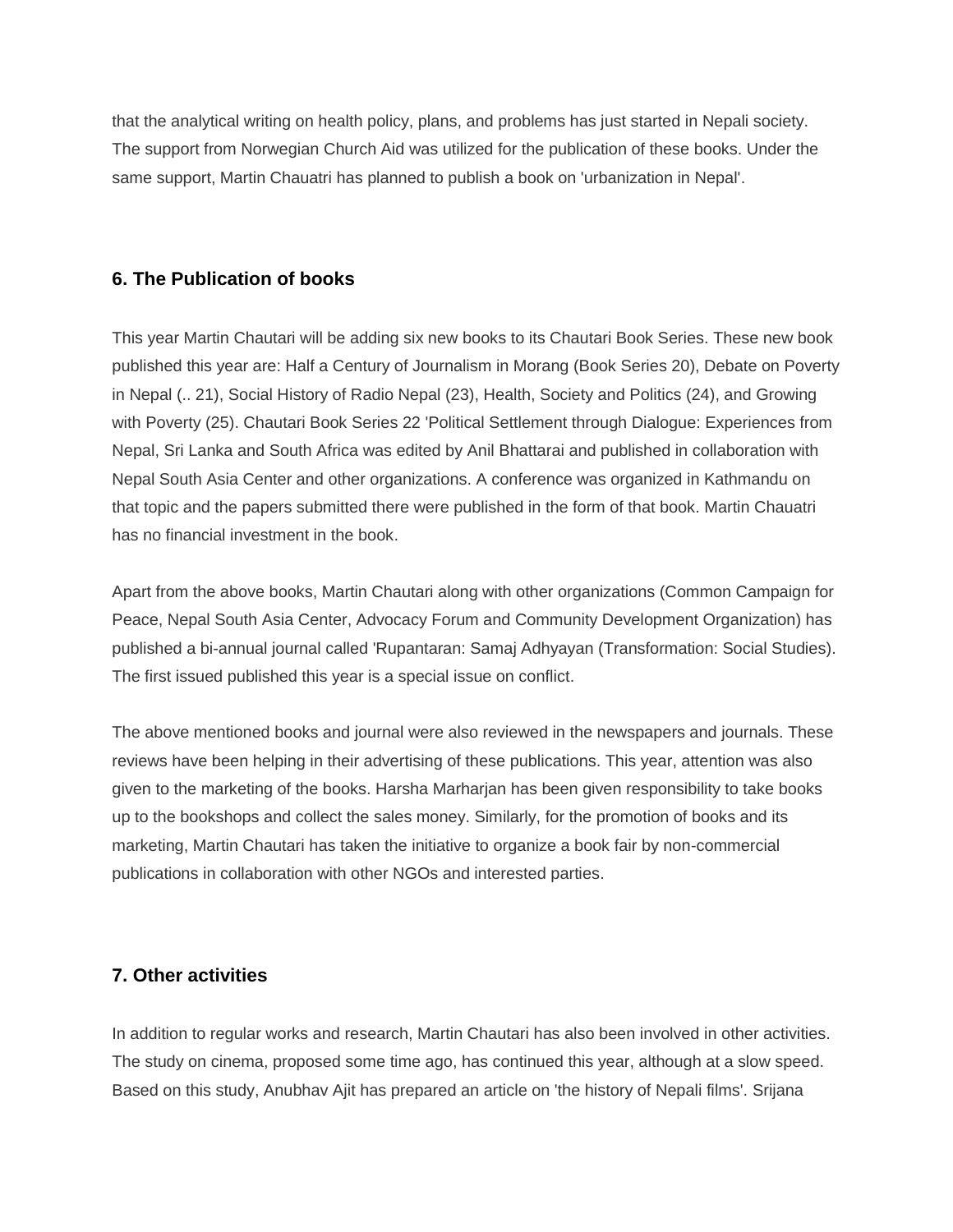Subba has prepared a long article on 'participation of women in Nepali academia'. These articles are being written and edited with the aim of publication.

Martin Chautari also helped other organizations to implement their innovative activities. On June 30, 2004, it collaborated with Nepal South Asia Center and Common Campaign for Peace in organizing the conference: 'political negotiations: experiences from Nepal, Sri Lanka and South America'. Later Anil Bhattarai edited the papers presented here and the proceeding was published as 'Chautari Book Series 22'.

Similarly, on 06 and 07 November, 2004, Martin Chautari collaborated with 17 other organizations including Nepal South Asia Center and Common Campaign for Peace in organizing a huge 'people's rally' in which there were parallel discussions in 26 topics.

The 'index' section of the book 'social science thinking in Nepal' published by Social Science Baha was prepared by Martin Chauatri. Similarly, Martin Chautari has also conducted an evaluative study of 'conflict' component of PANOS South Asia. From these two small assignments, Martin Chautari gained some new experiences and funds.

Marttin Chautari and Advocacy Forum met several times to discuss and shape the study on human rights violations, disappearances and their legal aspects. Some concrete plans were also made and work was progressing. But the event on February 1, 2005 virtually stopped this work. Some initiatives have been started as of late.

## **8. Administrative Activities**

This year, the followings are the decisions taken by executive committee on administrative matters:

 The General Assembly was held on 26 July, 2004. The Assembly gave emphasis on the fact that Martin Chautari should undertake activities by making its aims and objectives clear. Similarly, it suggested that Martin Chautari make by-laws or regulations for administrative matters.

 As suggested by the General Assembly, a 'co-ordination' team was constituted on the same day, consisting of Sizu Upadhaya, Basanta Ranjitkar, Bimal Aryal, and Raju Palanchoki. The meeting of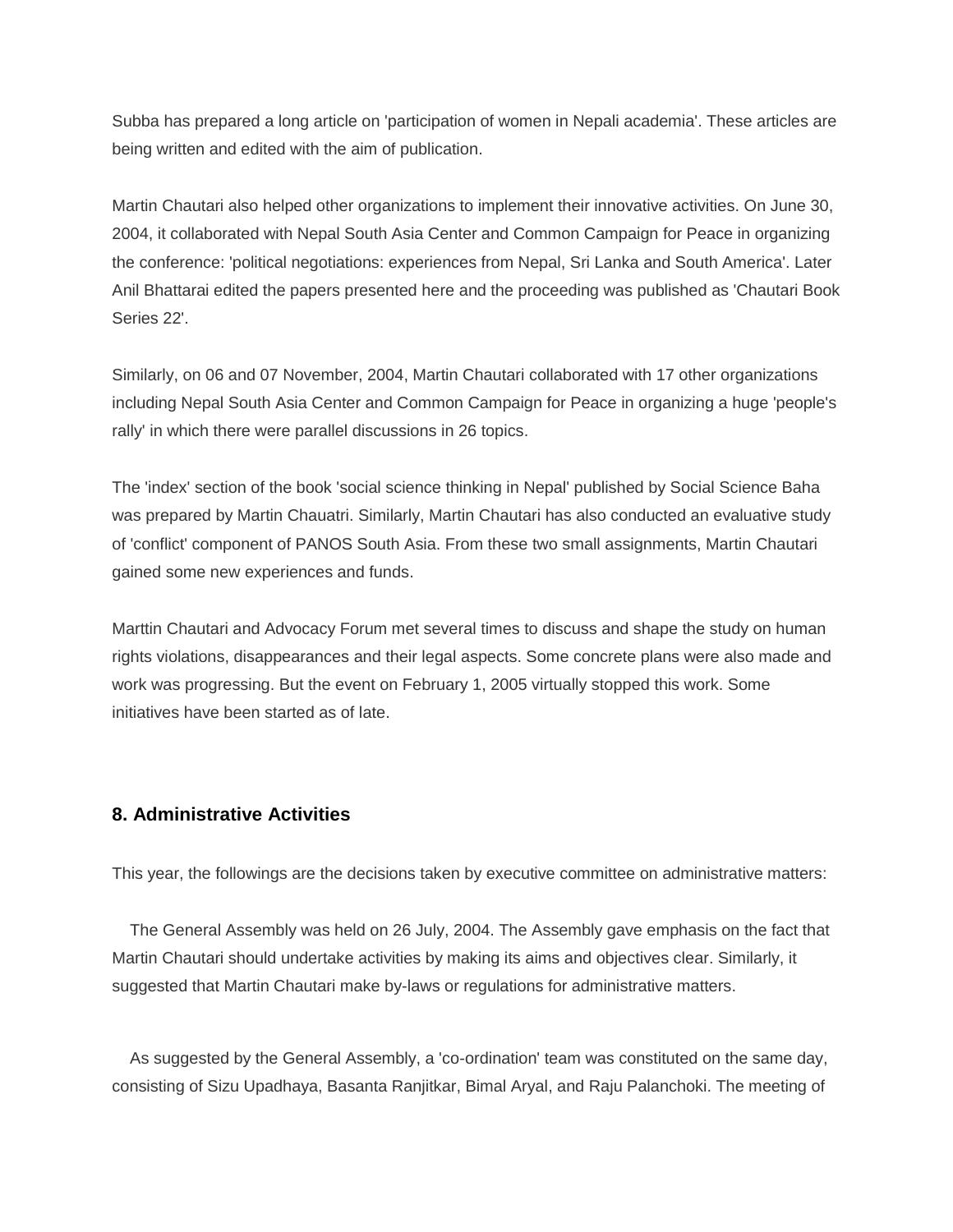this committee could not take place. But the executive committee met on 16 June, 2005 to give final shape to the by-laws prepared from decisions taken in various meetings. This by-laws was presented in the General Assembly for discussion and approval.

 Even though the above committee could not meet, the executive committee was able to develop a framework on goals and objectives. First, the priority was placed on reviewing the activities done by the Martin Chautari. Accordingly, people outside the Martin Chautari were requested to review the activities under 'environmental justice', 'media research', and 'book publication'. The review of discussions was done, as in the past, by the members of the Chautari itself.

 Once the review reports were received, these reports were given along with reports on Chautari's institutional development to external evaluators to get feedback on the work according to Chautari's stated goals and objectives. Basanta Thapa, Kedar Sharma, Raghu Mainali, Aruna Upreti, Rita Thapa, Basanta Ranjitkar, Jasmine Rajbhandari, and Rabin Sitaula were given this task. On 19 June, 2005 they gave their response and reactions. Later on two individuals also added comments on Chautari's discussion activities. Those responses are attached here for the perusal (Annex 4).

 On 23 July 2005, the executive committee asked for application for new members. On the basis of evaluation by executive committee, three new members were added from among the applicants (Annex 5).

 On October 2004, accountant Mrs. Bina Sharma left Chautari for a bank job. After a search for a replacement, the executive committee appointed Mr. Bivek Shah as the new accountant.

 In the last General Assembly, the problem of financial support to continue research and publication was emphasized. The executive committee also thinks that it should be discussed in some details within Chautari and with other well-wishers. The executive committee feels that enough has not been on this issue.

## **9. Executive Committee**

The first General Assembly held on 27 July, 2003 had decided the executive committee, which is as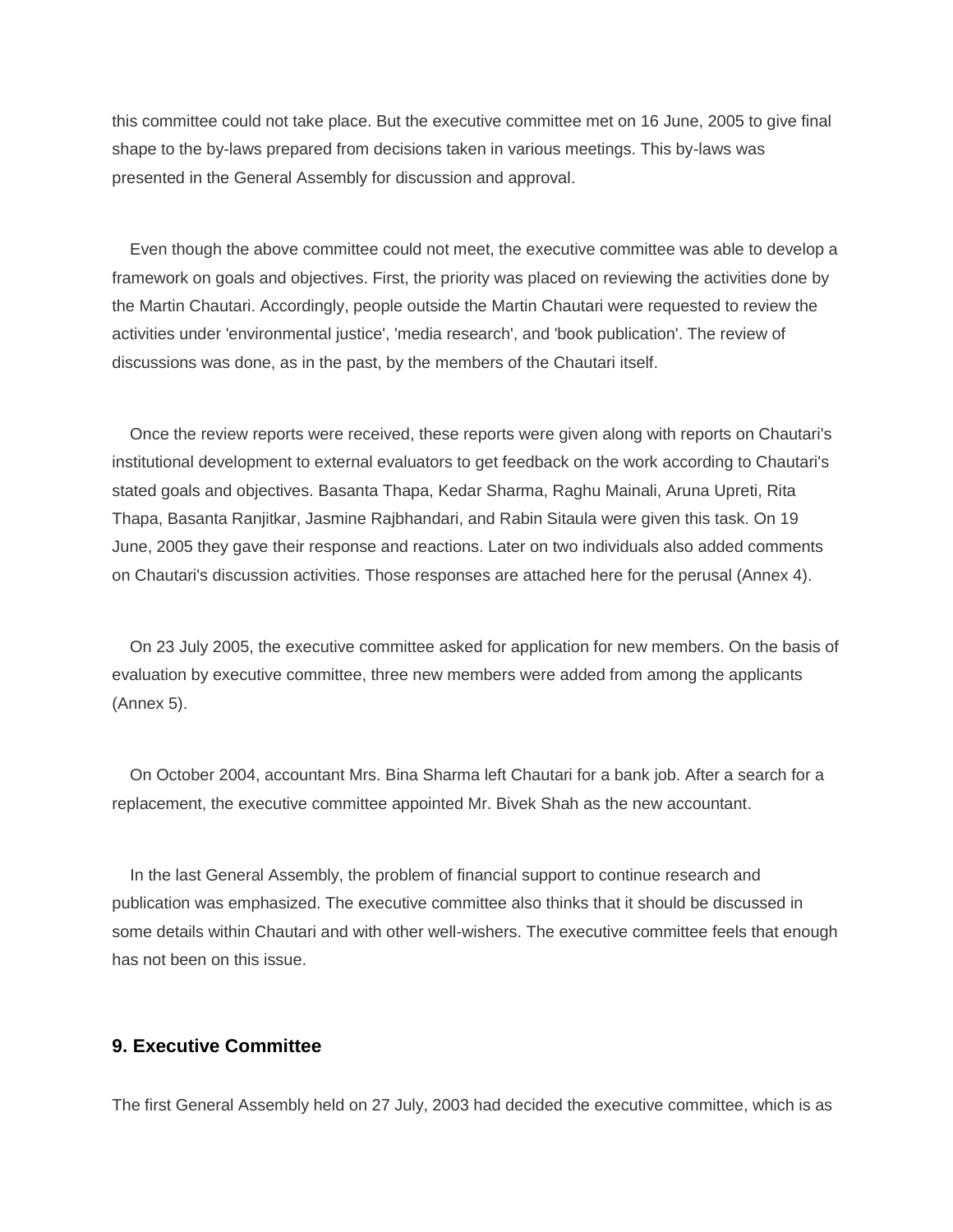follows:

Chairperson: Jagannath Adhikari Vice-Chairperson: Manjushree Thapa Secretary: Seira Tamang Treasurer: Bhaskar Gautam Members: Bikas Pandey, Pratyoush Onta, Sekhar Parajuli

According to the constitution, in the first year, three members will leave the post except the chairperson. The latest meeting of executive committee had decided that Manjushree Thapa, Pratyoush Onta and Bhaskar Gautam will not be in the next executive committee.

#### **Annexes**

#### **Annex 1:**

Political/Research discussion series - list of speakers and topics.

#### **Annex 2:**

Manglebare (Tuesday) discussion series - list of speakers and topics.

#### **Annex 3:**

Media discussion series - list of speakers and topics.

#### **Annex 4:**

A review was done on different activities of Martin Chautari - discussion, book publication, environmental justice, media research by Anubhav Ajit, Bela Mallik, Chiranjivi Bhattarai, and Mohan Mainali, respectively. The review reports given by them were again given to various experts to assess the Chautari's activities based on these review reports. A discussion was organized on 23 June 2005 at Chautari to solicit their suggestions. The suggestions given by them on Chautari's regular programs and on publications are given here. They did not give much feedback on other aspects as they were more technical in nature.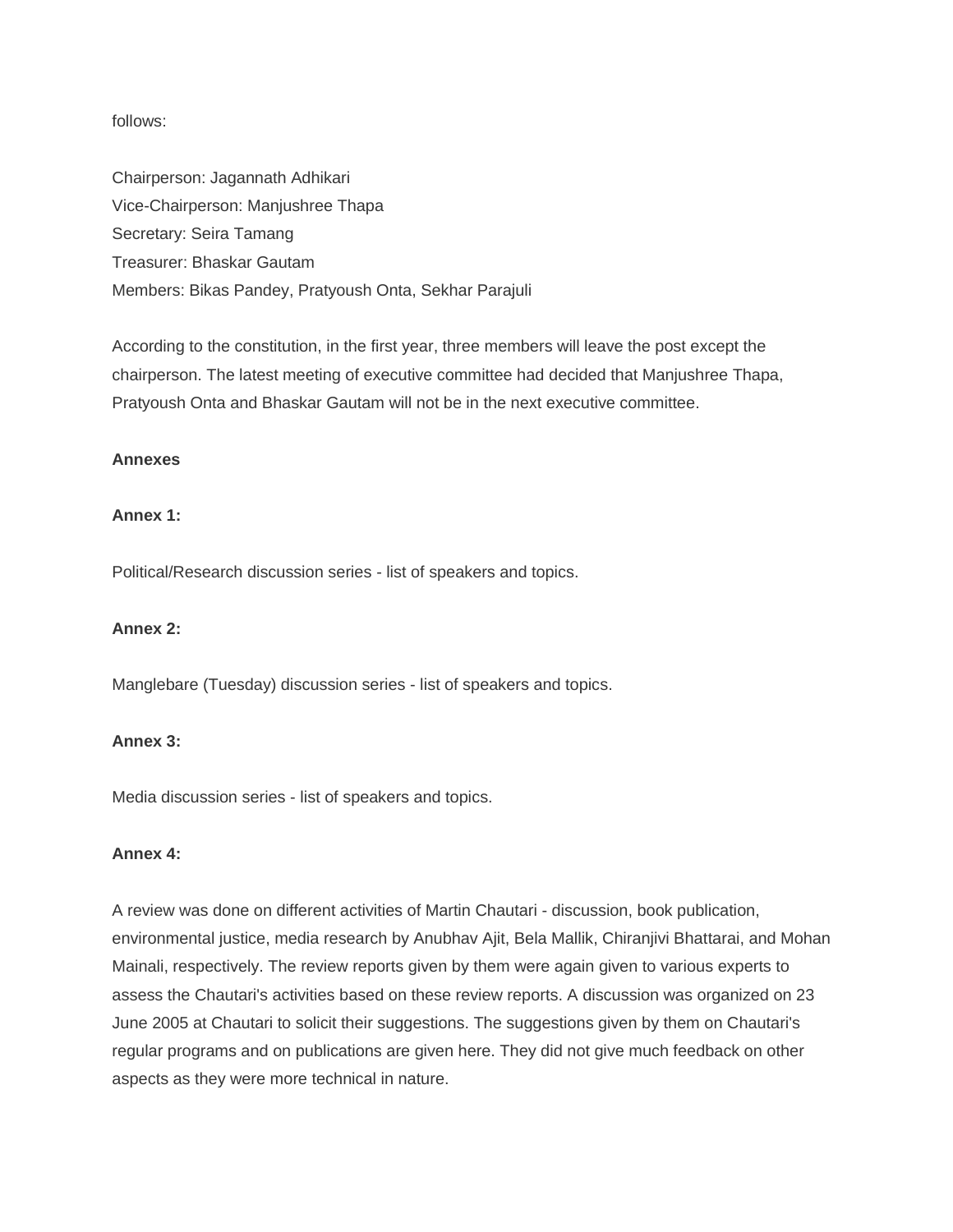#### **On Discussion**

Discussions will be more fruitful if it is linked on Chautari's 3-4 years' work experience.

There should be digital recording of the discussion.

There is no expansion in the group of people who participate in discussion.

It should be seriously thought on the expansion of discussion - i.e., who would be new speakers,

participants, and how to solve low women's participation and less number of young speakers.

Take the discussion to Radio also.

Take the discussion to Internet.

It would be better to transcribe the discussion and make it available on the web.

Discourage the practice of harassing the speakers by asking several/irrelevant questions.

#### **On Publications**

The topics of research and publication should be focused on contemporary and immediate issues.

 Fix the area in which Chautari should publish books. What kind of book Chautari should publish should be known before hand

 Publication also involves finance management. Therefore, it should be done from a separate administrative section.

Books on policy making should also be published.

Give the opportunity for internship to young people in the publication of books.

Responses of Pratyoush Onta and Seira Tamang on the suggestions given above

#### **On discussion activity**

 We do not have 3-5 years policy. But we have examples of discussions based on the topics of our research interest. For example, when we were doing research on FM Radio, we had many discussions on this topic. Even the institutional set-up of research institutes and their physical resources were discussed, which was also our interest. Similarly, discussions on political topics on Sundays were also organized because of our interest on contemporary political situation. Despite this, long-term plan would ensure to fix topics based on our interest. We can revive the discussion on 'development', because in the recent months we are not able to organize discussions on this topic. We can find the interest of the participants by modifying the present discussion program paper by keeping a section where they can write the topic and speaker name. They can return back the paper in full or the part of it which has that information. We can also keep a box in the discussion room where they can put in these request forms.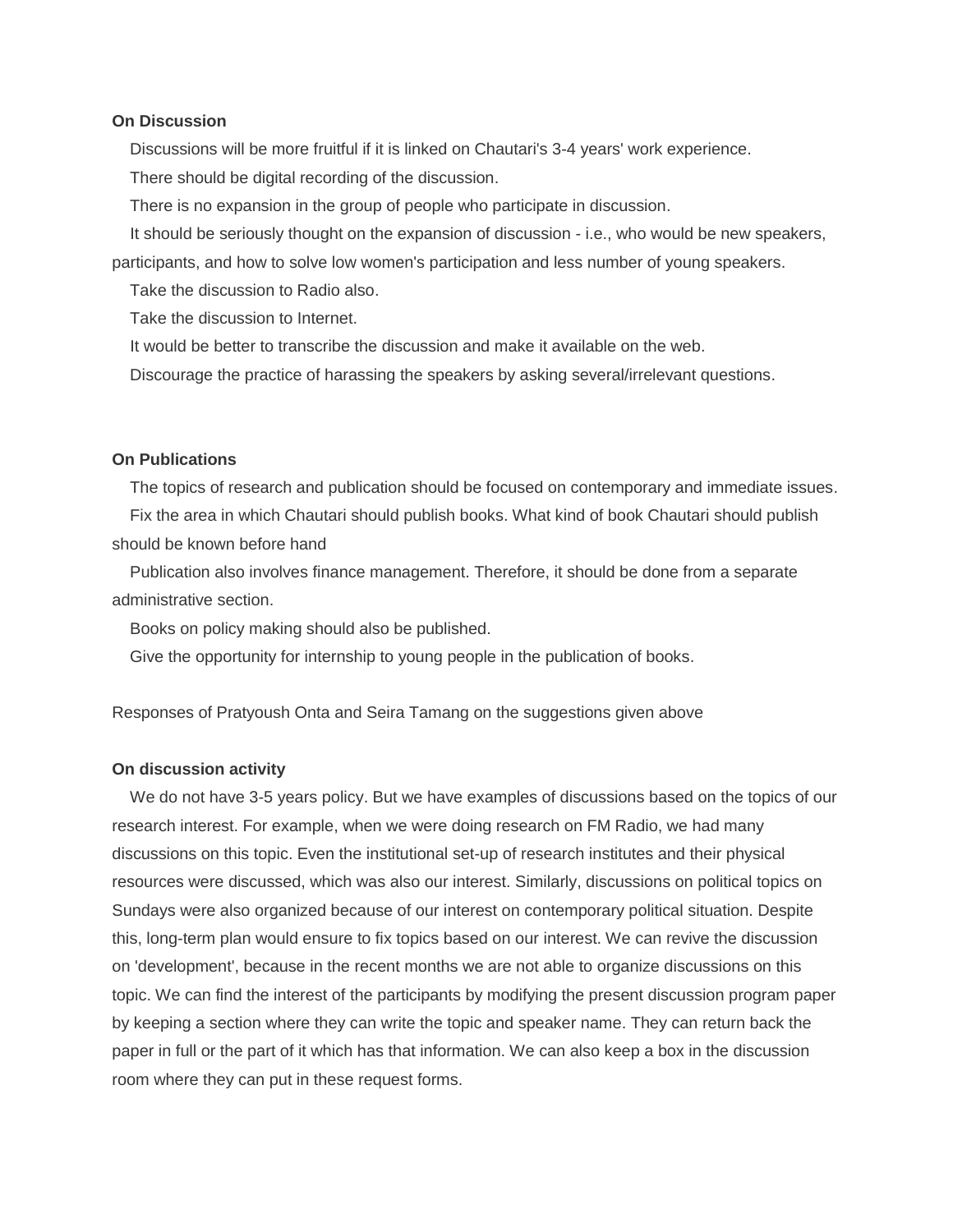From past studies, it is seen that there is expansion in the participants. But we must continue to attract new audience. We also have to work hard to attract new speakers. We can do this by developing a list of speakers and invite speakers from this list. The other method is to advertise in higher secondary and BA colleges. We can also invite speakers from these places. We now depend on emails. We can also try out old method of inviting people by distributing the program sheet.

 I (Pratyoush) am not in favor for taking the discussion on radio. But we can develop relationships with Radio persons and request them to study Chautari's discussions. If members of the Chautari are interested, they can organize discussions on radio like 'books in radio program'.

 I am not convinced with taking the discussion on web. Like in the discussions in academia, discussions at Chautari are for comments and suggestions. More over, discussions at Chautari will become public in any way. Sometimes, journalists ask on what was the discussion and what was discussed through phone for making news. We are not going to serve them by writing what is discussed here.

 It is appropriate to have digital recording, which has already been done. We record through MD recording. But it is debatable as to how this recording should be utilized. We can discuss about how to manage this recording.

 Sometimes we have asked the speakers some hard questions, which is not bad. In Nepal, we do not have public discussions, and people are not accustomed to this type of questioning. Accordingly they see it as a bit extra questioning. This would help in developing a discussion culture. But we have to be careful that irrelevant questions.

 The work of organizing the discussion has to be co-ordinated by all members through cooperation. For this executive committee can assign a person as co-ordinator and he/she fix the discussions through co-ordination with other members. This responsibility can be rotated.

#### **On Publication**

 Suggestions are good. There should a separate mechanism to look after publication. If this is institutionalized, we can ask persons of new generation to have internship on publication. This will help us to manage funds and develop human resources.